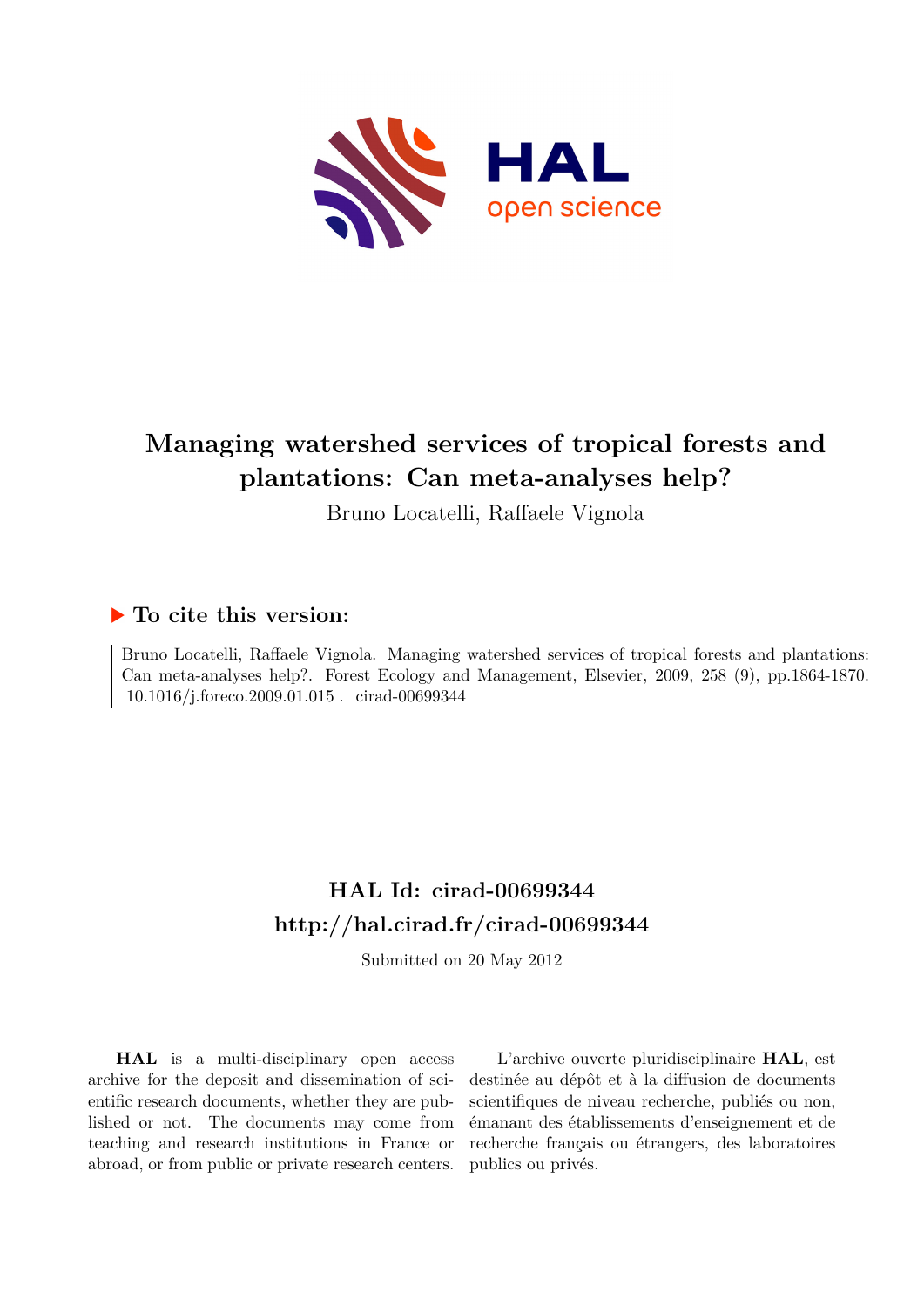# Managing watershed services of tropical forests and plantations: can meta-analyses help?

Bruno Locatelli (a\*), Raffaele Vignola (b),

- (a) CIRAD UPR Forest Resources, Montpellier 34398, France; CIFOR ENV Programme, PO Box 0113 BOCBD, Bogor 16000, Indonesia
- (b) CATIE Global Change Group, Turrialba 7170, Costa Rica
- (\*) Corresponding author. Tel.: +62.251.622.622; fax: +62.251.622.100. Email address: bruno.locatelli@cirad.fr
- **Accepted version of:** Locatelli B., Vignola R., 2009. Managing watershed services of tropical forests and plantations: Can meta-analyses help? *Forest Ecology and Management* 258(9): 1864-1870. doi:10.1016/j.foreco.2009.01.015

### **Abstract**

The watershed services provided by tropical natural and planted forests are critical to human well-being. An increasing number of valuation studies and experiences with payment for ecosystem services have dealt with the role of ecosystems in regulating the flow of water. However, several studies have been based on misconceptions about the role of forests and plantations in the hydrological cycle, despite the publication of many reviews by hydrologists. The objective of this paper is to evaluate whether meta-analyses applied to studies comparing water flows in tropical watersheds under natural or planted forests and non-forest lands can provide useful results for valuing watershed ecosystem services and making decisions. The metaanalyses show significantly lower total flows or base flows under planted forests than non-forest land uses. Meta-analyses conducted with subsamples of the data also show lower total flow and higher base flow under natural forests than non-forest land uses. However, the available studies were restricted to humid climates and particular forest types (Pinus and Eucalyptus planted forests and lowland natural forests). The small number of available studies with sufficient original data is a major constraint in the application of metaanalyses. This represents a major technical challenge for valuation studies or payment for ecosystem services, especially in countries where financial resources for implementing field research are scarce.

### **Keywords**

ecosystem services; tropics; natural forest; planted forests; hydrology; policy; meta-analysis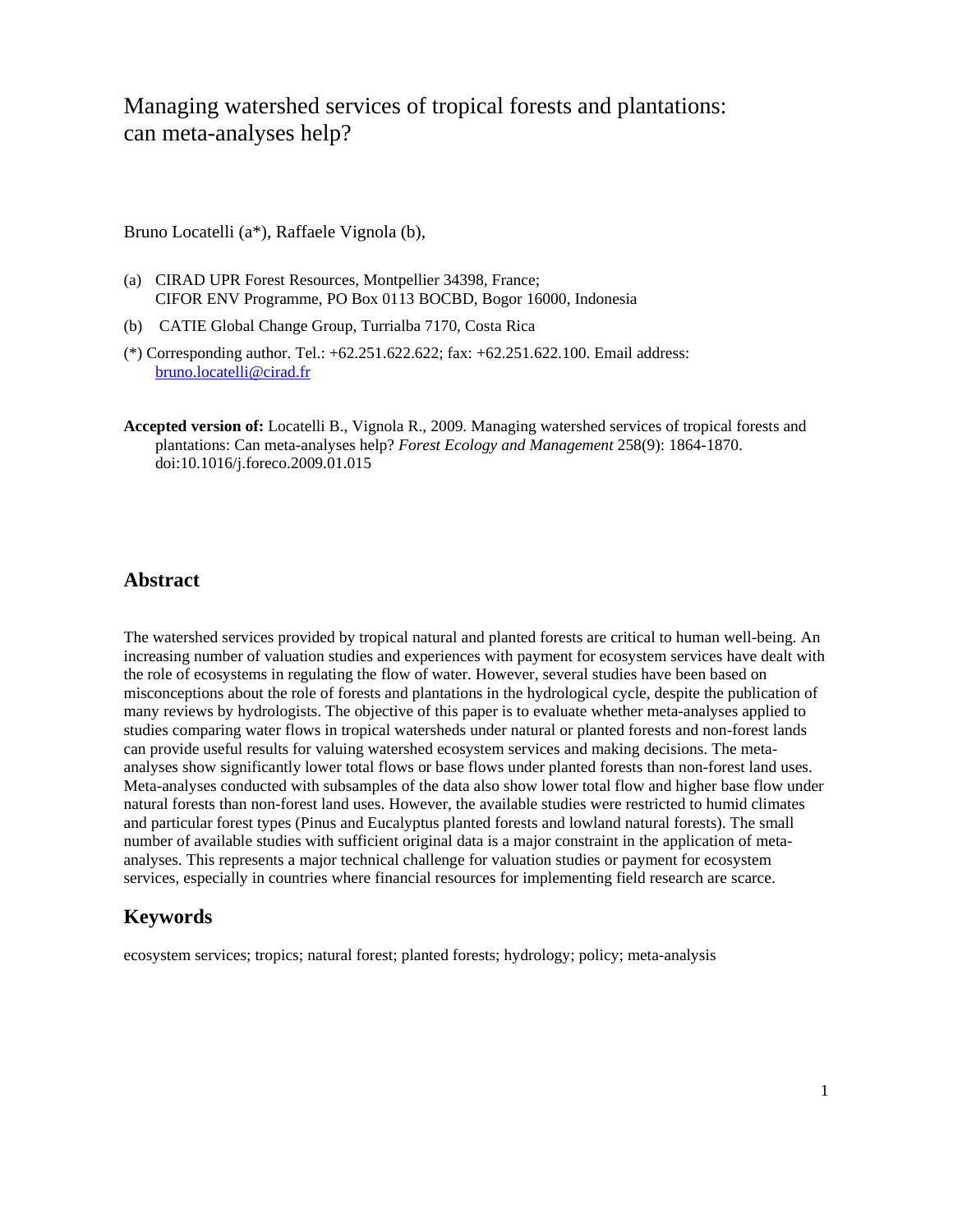# **Introduction**

Ecosystems provide services critical to human well-being, in particular watershed services that regulate the quantity of water available for human activities. The conservation of dry season stream flows is essential for navigation, recreation, wildlife, and for rural communities, as well as for irrigation systems that lack the technology for pumping groundwater (Aylward, 2005). The reduction of storm flow may benefit housing, infrastructure, or agriculture in flood-prone areas. The conservation of total annual water flow is also relevant to reservoirs for drinking water or hydroelectricity production (Guo et al., 2000).

Over the past 50 years, however, the conversion of natural ecosystems to other land uses has dramatically altered hydrological cycles (Millennium Ecosystem Assessment, 2005). The combined effects of climate and land cover changes require societies to adopt appropriate adaptation measures for reducing their vulnerability to water scarcity and excess (Oki et al., 2006; Hulme, 2005). These measures should include the protection or restoration of ecosystems providing watershed services, especially in developing countries with low technical and financial capacity to regulate water flows with engineered solutions (Bergkamp et al., 2003; Pattanayak, 2004). In this respect, financial mechanisms that encourage the provision of ecosystem services, such as payments for ecosystem services (PES), are increasingly being used to manage upstream forest ecosystems for the regulation of water flows (Wunder, 2005; FAO, 2004; Dudley et al., 2003).

Valuation studies of watershed ecosystem services and management or policy decisions about PES are not always scientifically sound. Various misconceptions about the role of ecosystems in regulating the flow of water persist among managers and decision-makers, despite the publication of many scientific papers on this issue (e.g., Bosch and Hewlett, 1982; Bruijnzeel, 1990; Critchley and Bruijnzeel, 1996; Sahin and Hall, 1996; Bonell, 1998; Calder, 2002; Best et al., 2003; Andreassian, 2004; Bruijnzeel, 2004; Scott et al., 2004; Bonell and Bruijnzeel, 2005; Farley et al., 2005; Guillemette et al., 2005; Scott et al., 2005). A challenge facing managers and decision-makers is the complexity of the effect of ecosystems on water flows (Bruijnzeel, 1990; Fujieda et al. 1997; Bonell, 1998; van Noordwijk et al., 2004; Waage et al., 2008).).

Meta-analysis, a statistical technique for combining the quantitative findings of several studies, has seldom been used in forest hydrology (Ilstedt et al., 2007). Meta-analysis has the ability to consider several studies that are in themselves inconclusive, and provide a statistically conclusive synthesis. Although it requires simplification of the observed phenomena, meta-analysis has the advantage of producing results that are more easily understandable by decision-makers than narrative reviews. The objective of this paper is to evaluate whether meta-analyses applied to studies comparing water flows in tropical watersheds under different forest or non-forest covers can provide useful results for valuing watershed ecosystem services and making decisions about PES and watershed management.

# **Method**

We conducted several meta-analyses to combine the findings of studies comparing water flows between watersheds under natural forests vs. non-forest land uses, and planted forests vs. non-forest land uses. These studies were synchronic comparisons of two or more paired watersheds or diachronic comparisons of one watershed under changing forest cover over time. We considered natural and planted forests because both are being considered in PES for watersheds (Wunder et al., 2008). For instance, the national PES scheme in Costa Rica rewards forest conservation and plantation and recognizes explicitly hydrological services, including the provision of water for human consumption, irrigation, and energy production (Pagiola, 2008).

We considered three hydrological variables of interest: annual total flow, storm flow, and base flow. According to the Glossary of Hydrology of UNESCO-WMO (1992), annual total flow is the "total volume of water that flows during a year, usually referring to the outflow of a drainage area or river basin". Storm flow is "part of surface runoff which reaches the catchment outlet shortly after the rain starts; its volume is equal to rainfall excess". Base flow is the "part of the discharge (volume of water flowing through a river or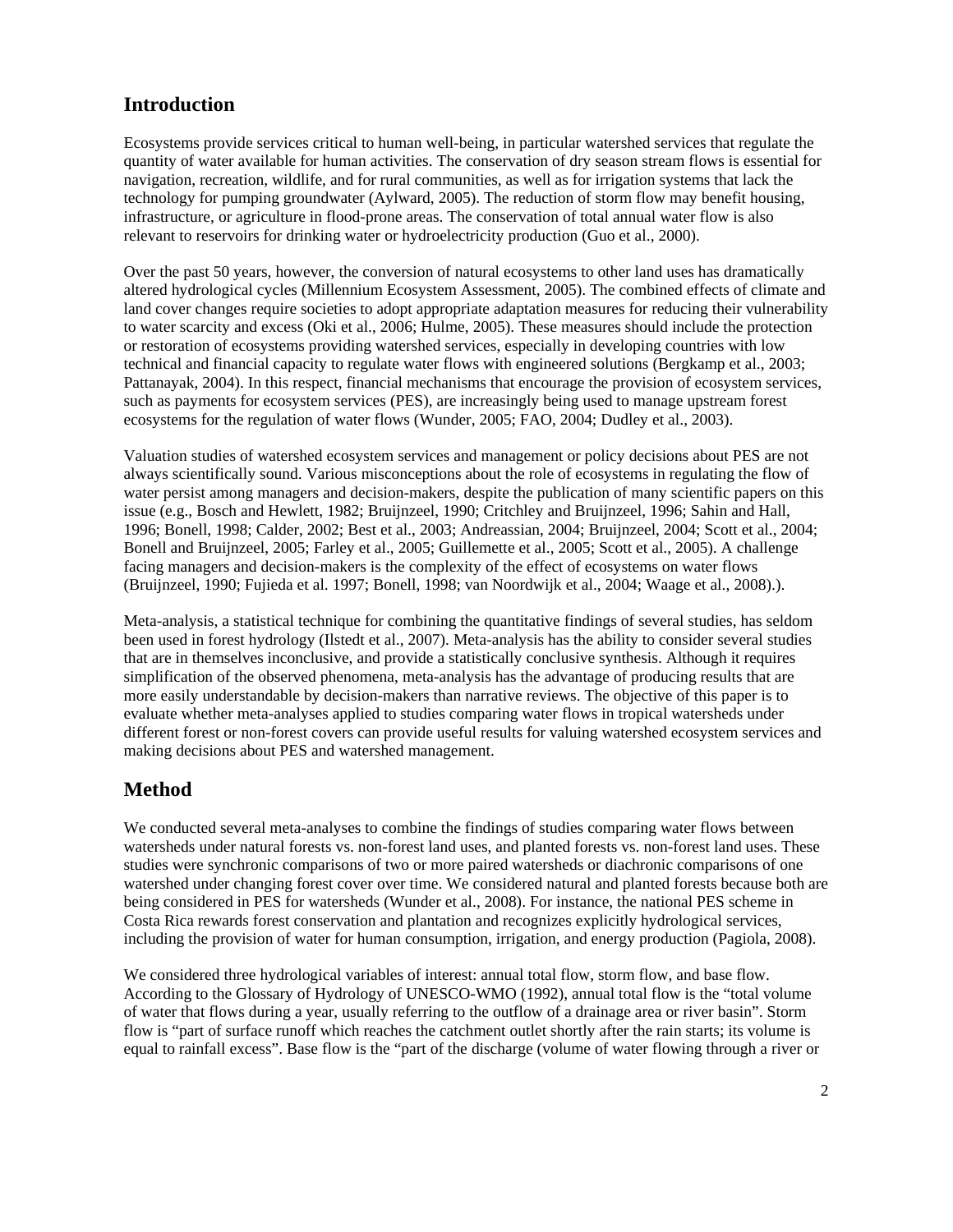channel cross-section in unit time) which enters a stream channel from groundwater from lakes and glaciers during long periods when no precipitation or snowmelt occurs" (UNESCO-WMO, 1992). Other authors have modified this definition by adding that base flow is "the more or less permanent flow supplied to drainage channels by rather invariable sources" (Susswein et al., 2001). In areas with seasonality in rainfall, the discharge during most of the dry season results from base flow (Smakhtin, 2001).

We followed the generally accepted procedures for meta-analysis (e.g., Cooper and Hedges, 1994; Gurevitch et al., 2001). First, we searched peer-reviewed articles comparing water flows under natural or planted forests and non-forest land uses in tropical watersheds. We searched references in CAB, ISI Web of Science, and the AGRICOLA literature database in March 2006 with the following query: "(forest OR deforestation OR reforestation OR afforestation) AND (water OR hydrology OR hydrological) AND (watershed OR catchment OR land use OR land-use) AND (tropical OR subtropical)". About 1100 references were retrieved.

Second, we selected studies conducted in whole watersheds (i.e., not in plots) that compared several watersheds under different land-uses during several years or one catchment during several years before and after a land-use change. We selected only studies reporting field measurements (i.e., not modeling results) and providing "sufficient data". By "sufficient data", we mean that the studies reported one of the following data combinations: (1) annual values of a hydrological variable for each watershed and each year, or (2) means and standard deviations of a hydrological variable and the number of observations for watersheds under forests and non-forest land uses. This selection resulted in only 10 studies. To ensure a larger sample, we searched for documents cited by review articles that complied with our selection criteria, and retrieved 10 more studies. We characterized the studies according to forest type (planted vs. natural forests), watershed area, humidity index, and forest cover difference. Data about the humidity index, defined as the ratio of annual precipitation and potential evapotranspiration, came from Deichmann and Eklundh (1991). Forest cover difference was defined as the difference in forest cover between the compared watersheds, and was considered to be high if it was more than 50% of the watershed area.

Third, each comparison (i.e. comparison of one hydrological variable between different watersheds) found in the selected studies was converted to a dimensionless scale called the effect size. We chose the Hedge's unbiased estimator g of effect size, and used equations described by Cooper and Hedges (1994) to estimate the effect size and its variance for each comparison. Fourth, we combined the estimates of effect sizes using a random effect model that considers a random variation among the studies in the "true" effect (Gurevitch et al., 2001; Shadish and Hoaddock, 1994). We conducted six meta-analyses for each of the three hydrological variables of interest and for natural and planted forests. We also applied meta-analyses to subsets of the data, e.g., only small watersheds. Finally, for each meta-analysis, we conducted a sensitivity analysis to determine whether some individual comparisons influenced the results, by performing *n* partial meta-analyses (*n* being the number of comparisons) on data sub-samples containing all the comparisons but the  $n<sup>th</sup>$  one. Only significant differences (at  $p < 0.05$ ) observed in a meta-analysis and all associated partial meta-analyses were reported. We considered that the tendency to report only significant results – or the "file drawer problem" (Fernandez-Duque and Valeggia, 1994) - was not a relevant bias in our analysis, because the results of costly long-term hydrological studies are generally reported even if no significant differences are found.

#### **Results and discussion**

#### **Selected studies**

Among the 20 selected studies, nine were conducted in Asia, eight in Africa, and three in Latin America (see Table 1 for details of the studies, and Figure 1 for their location). The small number of studies is due to the lack of comparison between watersheds under forests and non-forest land uses and the lack of sufficient data in many studies. The focus of the meta-analyses on tropical areas, the theme of this special issue of Forest Ecology and Management, also strongly reduced the number of available studies, as tropical areas are under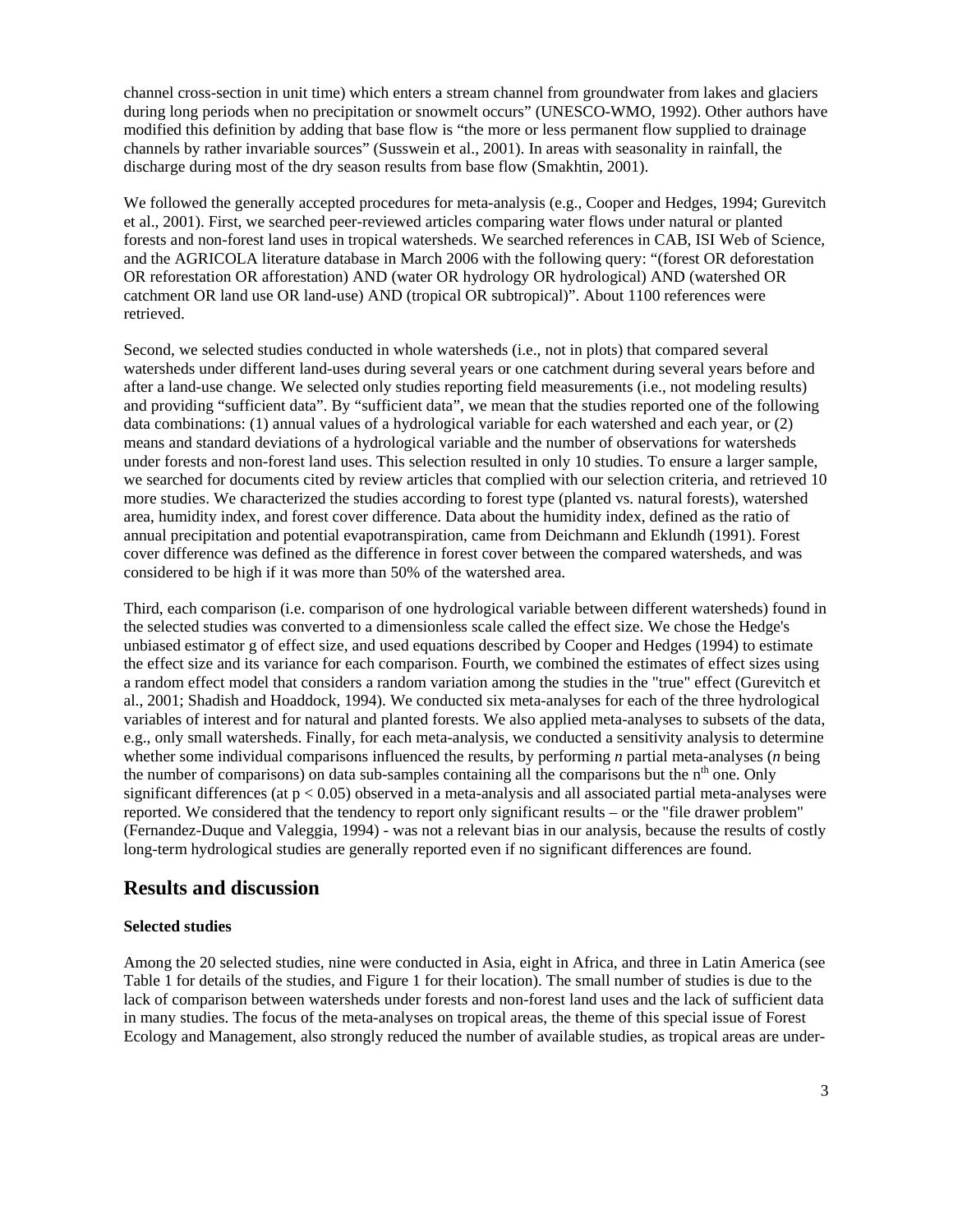represented in the scientific literature about forest hydrology. For example, among 135 watershed experiments reviewed in Andreassian (2004), only 16 are tropical watersheds.

<< INSERT Table 1. Characteristics of the selected studies. >>

<< INSERT Figure 1. Location of the 20 studies selected for the meta-analyses.>>

Among the 20 studies, 13 studies were conducted in watersheds smaller than 1  $\text{km}^2$  and seven in watersheds larger than 1 km<sup>2</sup>. Seventeen studies compared watersheds with high forest cover difference (more than 50% of the watershed area). Seventeen studies were conducted in humid areas, and three in dry areas or transition areas between humid and dry. This result shows a bias in the meta-analyses, as no studies in semi-arid or arid areas and few studies in dry areas provided sufficient data. As the results cannot be generalized to the tropics as a whole, the scientific knowledge for decision making in dry, semi-arid, and arid areas is lacking.

In the 20 studies, we retrieved 63 comparisons between watersheds under natural or planted forests and nonforest land uses. On average, a comparison was based on 16 observations (e.g., one watershed observed during 16 years or four watersheds during four years). The numbers of studies and comparisons are within the acceptable range of sample sizes used in other meta-analyses. Indeed, in the few meta-analyses that have been applied to hydrology, the sample sizes were generally lower; for instance, 14 observations and four studies in Ilstedt et al. (2007).

#### **Natural forests**

In 12 of the 20 selected studies, 39 comparisons were analyzed between watersheds under natural forests and non-forest land uses. These comparisons were related mostly to watersheds larger than  $1 \text{ km}^2$  (26 comparisons), with high forest cover differences (24), and in humid areas (36). No studies about montane cloud forests complied with our selection criteria. As these forests can have a different effect on water flows compared to other natural forests because of their capacity to collect water from the clouds, valuation of ecosystem services or decision making about cloud forests should not be based on our meta-analyses.

Including all comparisons, the meta-analysis did not show significant differences in total flow between watersheds under natural forests and non-forest land uses (see Table 2). However, when selecting comparisons made in small watersheds or large differences in forest cover, the meta-analyses showed that the total flow was significantly lower in watersheds under natural forests than non-forest land uses. This result shows the interest in comparing small watersheds or watersheds with large differences in forest cover. Some authors have stated that the effects of forests on water flows are discernable only in watersheds smaller than 1000  $\text{km}^2$  (FAO and CIFOR, 2005) or 500  $\text{km}^2$  (Pattanayak, 2004), while others have stated that the most significant observations have been made in small watersheds, usually less than one  $km^2$  (Bruijnzeel, 2004). Separating the hydrological effects of forests is more difficult in larger catchments, which generally present diverse land uses and land-use changes.

<< INSERT Table 2. Results of the meta-analyses. >>

The effect of natural forests on total flow has been demonstrated by other authors in diverse situations, although they may not be valid for some very old forests or cloud forests (Calder, 2002; Bruijnzeel et al., 2004). These effects can be explained by the higher evapotranspiration rates in forests compared to pasture or annual cropping land uses (Bruijnzeel, 1990). Trees with deep roots and high transpiration rates may act as pumps that remove water from the soil and transpire it. Although conversion of natural forests to nonforest land uses is immediately followed by a period of increased total flow, the subsequent period may not be characterized by a high total flow, for instance with forest recovery or high evapotranspiration rates in the subsequent vegetation.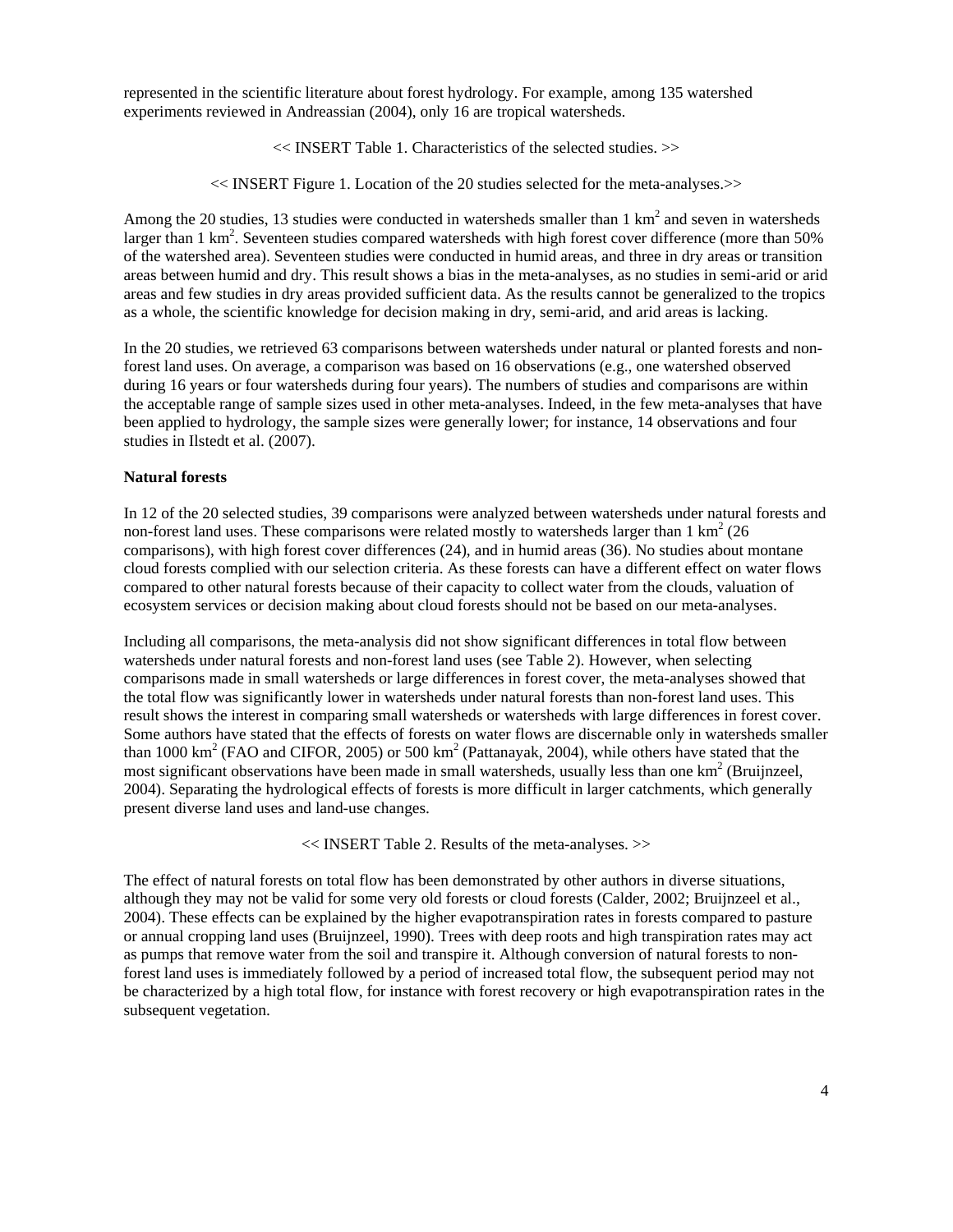The meta-analysis showed no significant differences in base flow between watersheds under natural forests and non-forest land uses (see Table 2). The effect of natural forests on base flow results from two competing processes (Calder, 2002; Bruijnzeel et al., 2004): high transpiration by the forest, contributing to a low base flow, and high infiltration under the forest, generally contributing to soil water recharge and high base flow. If the infiltration capacity of the soil is increased when converting natural forests to non-forest land uses, base flow can be increased. Natural forests conserve base flow compared to other land uses in situations where the alternative land use decreases the infiltration capacity (Bruijnzeel et al., 2004). In the metaanalysis, the base flow was higher under natural forests for the subset of large watersheds; but this result is difficult to explain. This may due to the regional recycling of rainfall by forests (Vanclay, 2009) but this interpretation is controversial (Bruijnzeel, 2004).

Regarding storm flow, no significant difference was found between watersheds under natural forests and non-forest land uses (see Table 2). Forest hydrologists agree that the relationship between forests and storm flow is not clear (Bosch and Hewlett, 1982). Even if higher infiltration and evapotranspiration under forests may reduce storm flow, our results showed that this effect was not always significant. The role of forest cover for storm flow reduction is a debated issue, especially for the part of the storm flow that is released during extreme rainfall events (peak flow or maximum flow) and is responsible for floods. According to FAO and CIFOR (2005), there is no hard evidence that tropical forests reduce floods, while Bradshaw et al. (2007) showed that flood frequency is negatively correlated with forest cover. The effect of forests on large scale floods seems particularly weak; Bruijnzeel (2004) concluded that floods occurring in extreme conditions (e.g., extreme rainfall at the end of the rainy season when soils are wet) are not regulated by vegetation cover. Our analyses did not distinguish storm flows from rainfall events with different intensities, and thus it was not possible to determine the role of forests in regulating the peak flow resulting from extreme rainfall events. The regulation of annual storm flow is different from the regulation of peak flow resulting in large-scale floods (Bruijnzeel, 2004). However, even if forests do not prevent large scale floods, their role in preventing average and most frequent floods should not be undervalued.

#### **Planted forests**

In 10 of the 20 selected studies, 24 comparisons between watersheds under planted forests and non-forest land uses were analyzed. These comparisons were related mostly to watersheds smaller than  $1 \text{ km}^2$  (22) comparisons), with high forest cover differences (all 24), and in humid areas (23). The selected studies referred to planted forests with species of two genera: Eucalyptus and Pinus. No studies were available for other species, including native species. This shows that there is a lack of scientific data for making decisions about planting species other than Eucalyptus and Pinus genera, as the results of the meta-analyses cannot be generalized to any planted forest in the tropics.

The meta-analyses showed that total flow and base flow were lower in watersheds under planted forests than non-forest land uses (see Table 2). These results can be explained by the high transpiration rates of exotic species, especially Eucalyptus (Vertessy et al., 2001). Infiltration capacity may be higher under planted forests than non-forest land uses (Ilstedt et al., 2007), but may not be enough to offset the higher loss of water by transpiration. However, some authors have reported that in degraded soils, planted forests may increase infiltration more than transpiration, thus increasing base flow, compared to non-forest land uses (Bruijnzeel, 2004). However, the available studies did not compare water flows between planted forests and non-forest land uses on degraded soils. Including all comparisons, the meta-analysis did not show significant differences in storm flow between watersheds with planted forests and non-forest land uses. This analysis of planted forests and storm flow was based on only five comparisons, compared to eight to 16 for other analyses.

#### **Usefulness of the meta-analyses**

The results of the meta-analyses allow the analysis of some misunderstandings about the effects of natural and planted forests on water flows in decision making on PES or watershed management. According to the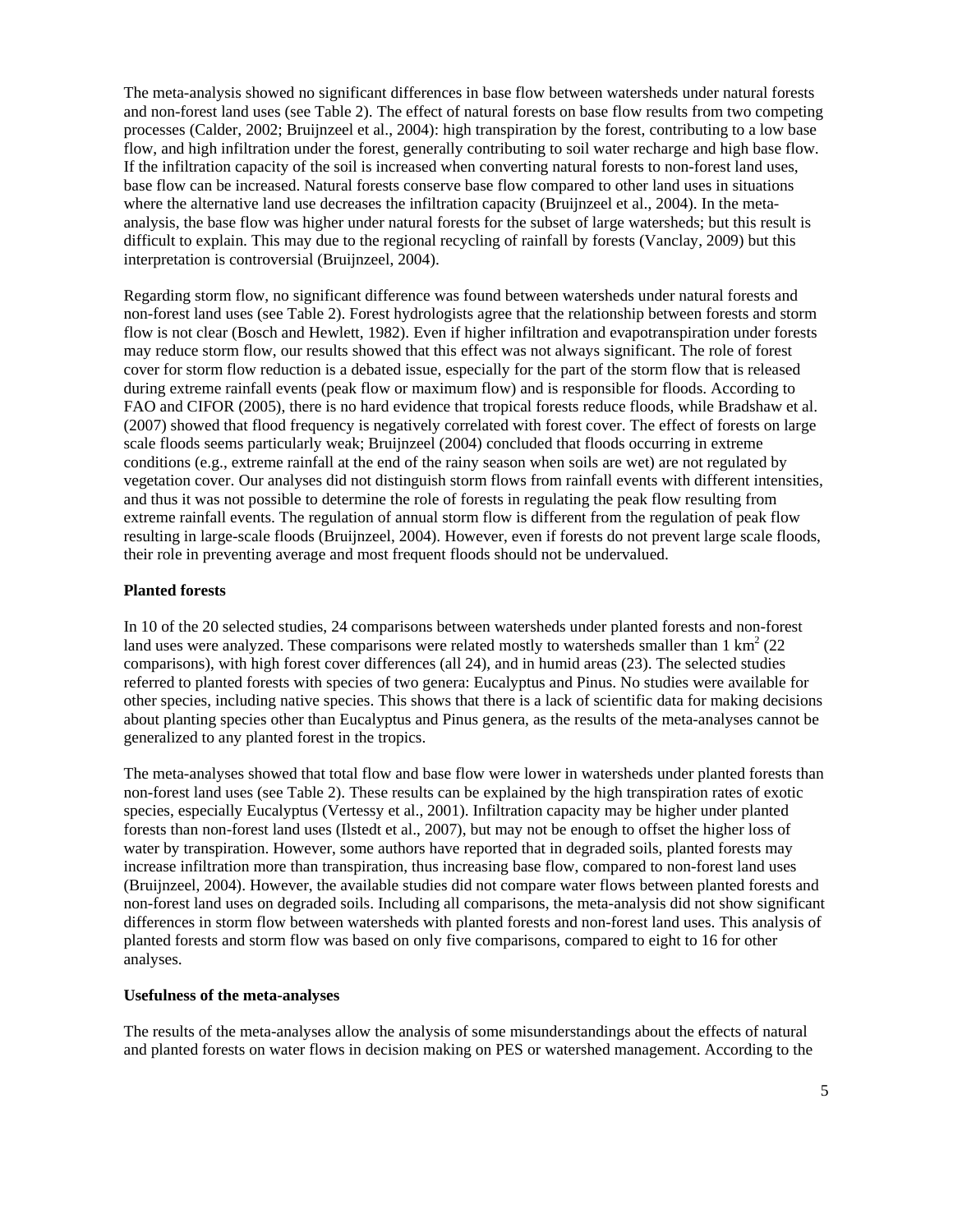conventional beliefs analyzed by various authors (Chomitz and Kumari, 1996; Susswein et al., 2001; Calder, 2002; Bruijnzeel et al., 2004; Kaimowitz, 2005), natural and planted forests are thought to increase total flows. This belief is deeply rooted in public perception, as was shown by Kosoy et al. (2007) in Central America, where more than 90% of the population involved in a survey perceived that more forests would lead to higher total water flows. According to FAO (2004), many hydrological PES are based on assumptions that have not been verified in the particular case. For example, in the PES scheme in Pimampiro (Ecuador), the effect of land-use of hydrological services has not been studied (Wunder and Albán, 2008). In Costa Rica, a private hydro-energy firm pays for ecosystem services provided by forestation and forest conservation with the objective of increasing its energy production, in part through increasing total flow (Miranda et al., 2007). Three PES schemes studied by Kosoy et al. (2007) in Central America are built upon the belief that forests increase total flows.

Aylward (2005) showed that several valuations of forest hydrological services were based on the unverified assumption that natural forests would decrease storm flow and increase base flow. Among the studies valuing forest watershed services in the FAO Forest Valuation Database (FAO, 2007), three were based on unsubstantiated relationships between forests and water, for instance that forests decrease floods or increase total flows. To supply water and reduce sediment in the Panama Canal, a plan developed in the 1990s promoted planting forests among other activities, and was based on the belief that planted forests would increase total and base flows (Calder, 2002; Kaimowitz, 2005). After hurricane Mitch in Central America in October 1998, the public, decision-makers, environmentalists, and international agencies were convinced that deforestation had increased the damage, and proposed forest planting as a watershed management measure (Kaimowitz, 2005). Similarly, Bruijnzeel (2004) reported that large-scale forest planting in upper watersheds was proposed in Bangladesh and China to reduce damage caused by floods.

Even though the results of the meta-analyses should not be generalized to any tropical watershed, total flows appeared to be lower in watersheds under natural forests than non-forest land uses (for small watersheds or with high differences in forest cover). The results show no significant differences in storm flow between watersheds under natural forests and non-forest land uses. Regarding planted forests, the results showed that they reduced base flow and total flow and had no significant effect on storm flow compared to non-forest land uses. These results highlight that the effects of natural or planted forests on water flows are not the same as perceived by some decision makers. Meta-analyses can help correct misunderstandings and show that some of the effects of natural or planted forests on water flows are unclear, and that inappropriate generalizations should be avoided (Tognetti et al., 2004).

#### **Limitations**

The meta-analyses faced several limitations. First, the small number of available studies limited the number of significant differences and prevented from taking into account other factors, for instance soil characteristics, geology, topography, rainfall pattern, location of land-use change in the watershed and land management in non-forest land areas, which are important factors in explaining the difference in water flows between forested and non-forested watersheds (Bruijnzeel, 2004; Aylward, 2005). Applying meta-analyses in a rigorous way is difficult with a small number of studies, especially with regards to the sensitivity analysis which is conducted on subsamples of the dataset. The following results were discarded by the sensitivity analysis: more base flow in watersheds under natural forests than under non-forest land uses (with all watersheds), less storm flow in watersheds under natural forests than under non-forest land uses (only with watersheds where forest cover differed by more than 50% of the watershed area), and less storm flow in watersheds under natural forests than under non-forest land uses (only with small watersheds).

Second, the available studies had been mostly conducted in humid areas and in some forest types (e.g., no cloud forests or planted forests with species other than of the Pinus and Eucalyptus genera). For these reasons, the results cannot be generalized to the entire tropics. Third, the available studies used different methods (e.g. for separating base flow and storm flow) and different time periods for calculating flow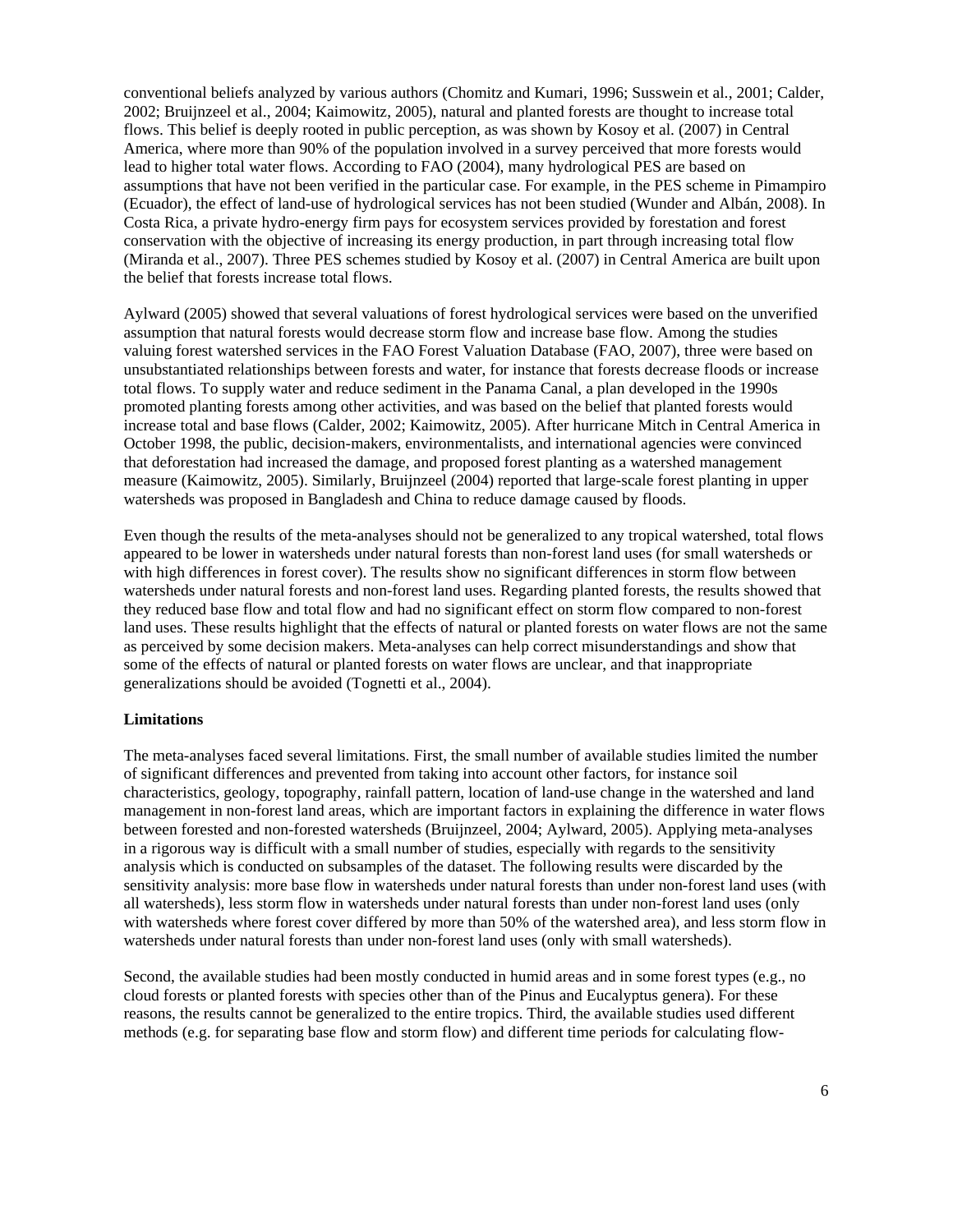rainfall ratios. A more thorough analysis of original hydrological data would be necessary to extend our simplified meta-analyses.

# **Conclusions**

Meta-analysis appears to be a promising way to combine results from studies comparing water flows between tropical watersheds under natural or planted forests and non-forest land uses. It can help decision makers understand the effects of forests on water flows, and also highlight the effects that remain unclear. This help is necessary because even though hydrologists have published many narrative reviews about these effects, not all economists or decision makers have attempted to integrate this knowledge into the process of determining the value of hydrological ecosystem services or for making decisions. The meta-analyses show significantly lower total flows or base flows under planted forests than non-forest land uses. Meta-analyses conducted with subsamples of the data also show lower total flow and higher base flow under natural forests than non-forest land uses. However, the available studies were restricted to humid climates and particular forest types (Pinus and Eucalyptus planted forests and lowland natural forests).

The small number of available studies with sufficient data is a major constraint in the use of meta-analysis for analyzing the effects of natural or planted forests on water flows. It impedes analyzing the interacting effect of important factors for water flow regulation, such as soil, geology, topography, or land management practices. Furthermore, the available studies with sufficient data are restricted to some local conditions or forest types and knowledge is lacking about dry areas, cloud forests, native species plantations, and plantations on degraded lands.

The lack of measurements of water flow under different land-uses and of empirical data on hydrological services represents a major technical challenge for valuation studies or payment for ecosystem services (Kremen and Ostfeld, 2005), especially in countries where financial resources for implementing field research are scarce. More empirical data on underrepresented local conditions or forest types and a facilitated access to hydrological data would be valuable for watershed managers and decision-makers. Analyzing original data about water flows, climate and watershed characteristics in a consistent way could improve further application of meta-analysis.

# **Acknowledgements**

The authors acknowledge Elke Verbeeten, Pablo Imbach, Carlos Perez, Daniel Murdiyarso, Thomas Koellner, Francisco Alpizar, and the anonymous reviewers for their useful comments. This document was produced within the framework of the project "Tropical Forests and Climate Change Adaptation" (TroFCCA), executed by CATIE and CIFOR and funded by the European Commission under contract EuropeAid/ENV/2004-81719. The contents of this document are the sole responsibility of the authors and can under no circumstances be regarded as reflecting the position of the European Union.

# **References**

Andreassian, V., 2004. Water and forests: from an historical controversy to scientific debate. Journal of Hydrology, 291: 1-27.

Aylward, B., 2005. Land use, hydrological function and economic valuation. In: M. Bonell and L. A. Bruijnzeel (eds.), Forests, Water and People in the Humid Tropics: Past, present and future hydrological research for integrated land and water management. Cambridge University Press, pp.99-120.

Bailly, C., Benoit de Coignac, G., Malvos, C., Ningre, J.M. and Sarrailh, J.M., 1974. Etude de 1'influence du convert naturel et de ses modifications à Madagascar. Cahiers Scientifiques du Centre Technique Forestier Tropical No. 4, Nogent, France, 114 pp.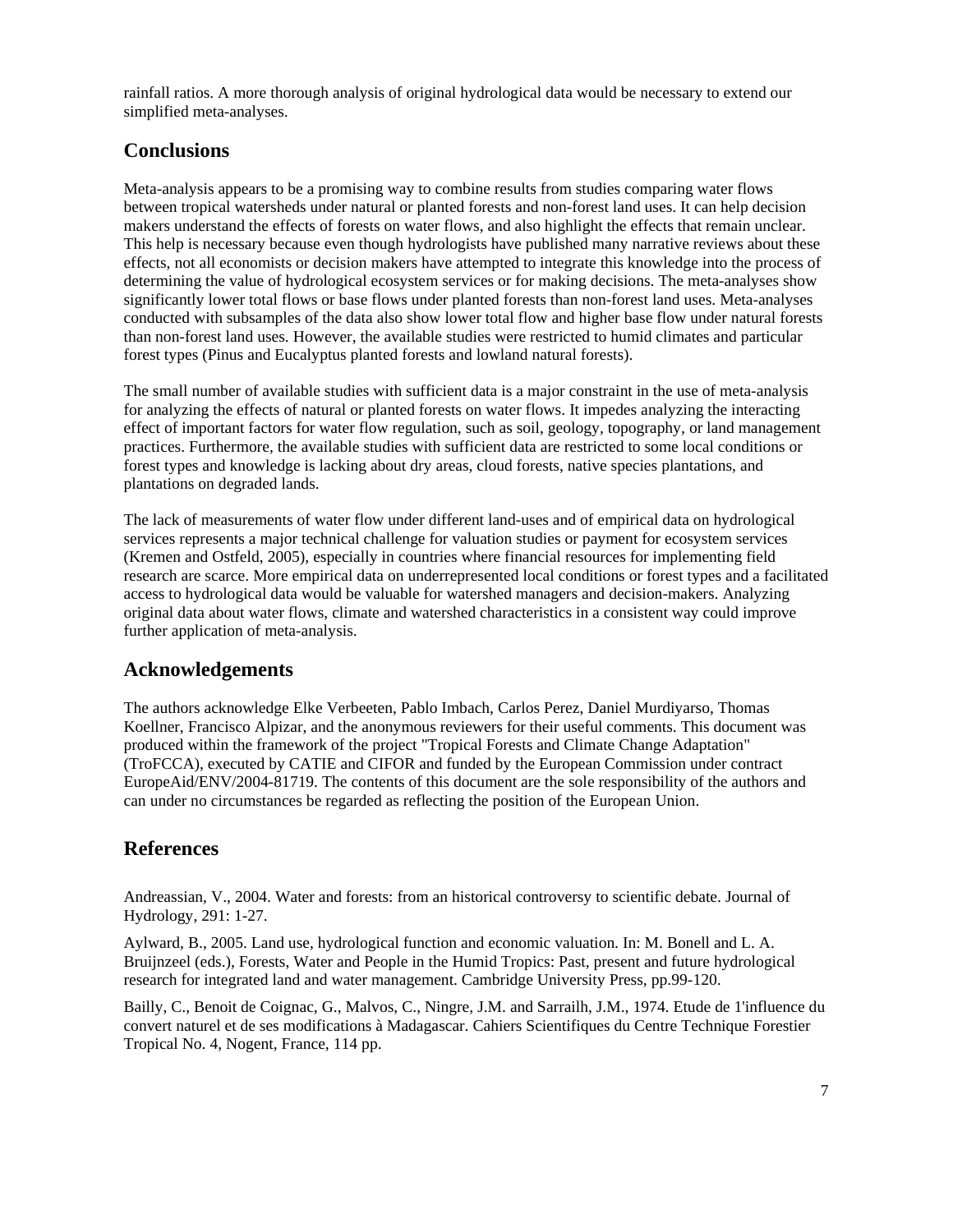Bergkamp, G., Orlando, B. Burton, I., 2003. Adaptation of Water Management to Climate Change. IUCN, Gland, Switzerland.

Best A, Zhang L, McMahon T, Western A, Vertessy R. 2003. A critical review of paired catchment studies with reference to seasonal flows and climate variability. Murray-Darling Basin Commission, Canberra, Au.

Bewket, W., Sterk, G., 2005. Dynamics in land cover and its effect on stream flow in the Chemoga watershed, Blue Nile basin, Ethiopia. Hydrological Processes, 19: 445–458.

Blackie, I. R., 1972. Hydrological effects of a change in land use from rain forest to tea plantation in Kenya. In: Proceedings of Symposium on the Results of Research on Representative and Experimental Basins, Wellington, NZ, IAHS Publication No. 97, pp. 312-329.

Bonell, M., Bruijnzeel, L.A.,. 2005. Forests, water and people in the humid tropics: past, present and future hydrological research for integrated land and water management. International Hydrology Series, Cambridge University Press.

Bonell, M., 1998. Possible effects of climate variability and change on tropical forest hydrology. Climatic change, 39: 215-272.

Bosch, J.M, Hewlett, J.D. 1982. A review of catchment experiments to determine the effect of vegetation changes on water yield and evapotranspiration. Journal of Hydrology, 55: 3-23.

Bradshaw, C.J.A., Sodhi, N.S., Peh, K.S.H., Brook, B.W., 2007. Global evidence that deforestation amplifies flood risk and severity in the developing world. Global Change Biology, 13: 1-17.

Bruijnzeel, L.A., 1990. Hydrology of moist tropical forests and effects of conversion: a state of knowledge review. UNESCO, Paris, 230 pp.

Bruijnzeel, L.A., 2004. Hydrological functions of tropical forests: not seeing the soil for the trees?. Agriculture, Ecosystems and the Environment, 104: 185-228.

Bruijnzeel, L.A.; Calder, I.R.; Vertessy, R.A., 2004. Forest hydrology: impacts of forest conversion on streamflow. In: J. Burley, J. Evans and J.A. Youngquist (eds.), The Encyclopedia of Forest Sciences. Oxford, Elsevier, pp.350-358.

Calder, I.R., 2002. Forests and hydrological services: reconciling public and science perceptions. Land Use and Water Resources Research, 2: 1-12.

Chandler, D. G., Walter, M. F., 1998. Runoff responses among common land uses in the uplands of Matalom, Leyte, Philippines. Transactions of the ASAE, 41(6): 1635-1641.

Chomitz, K., Kumari, K., 1996. The domestic benefits of tropical forests. Policy Research Working Paper 1601, World Bank, Washington, D.C.

Cooper, H., Hedges, L.V. (eds.), 1994. The Handbook of Research Synthesis. Russell Sage Foundation, New York, 573 pp.

Costa, M. H., Botta, A., Cardille, J., 2003. Effects of large-scale changes in land cover on the discharge of the Tocantins River, Southeastern Amazonia. Journal of Hydrology, 283(1): 206-217.

Critchley, W.R.S., Bruijnzeel, L.A., 1996. Hydrological impacts of conversion of moist tropical forests to agriculture and plantations. IHP Humid Tropics Programme series nº10, UNESCO, Paris, 50 pp.

Dagg, M., Blackie, J.R., 1965. Studies of the effects of changes in land use on the hydrological cycle in East Africa by means of experimental catchment areas. Bulletin of the International Association of Scientific Hydrology, 10 (4): 63-75.

Deichmann U., Eklundh L., 1991. Global digital data sets for land degradation studies: a GIS approach. GRID Case Study Series No. 4; UNEP/GEMS and GRID; Nairobi, Kenya; 103 p. (data available at: http://www-cger.nies.go.jp/grid-e/gridtxt/hind\_geo.html).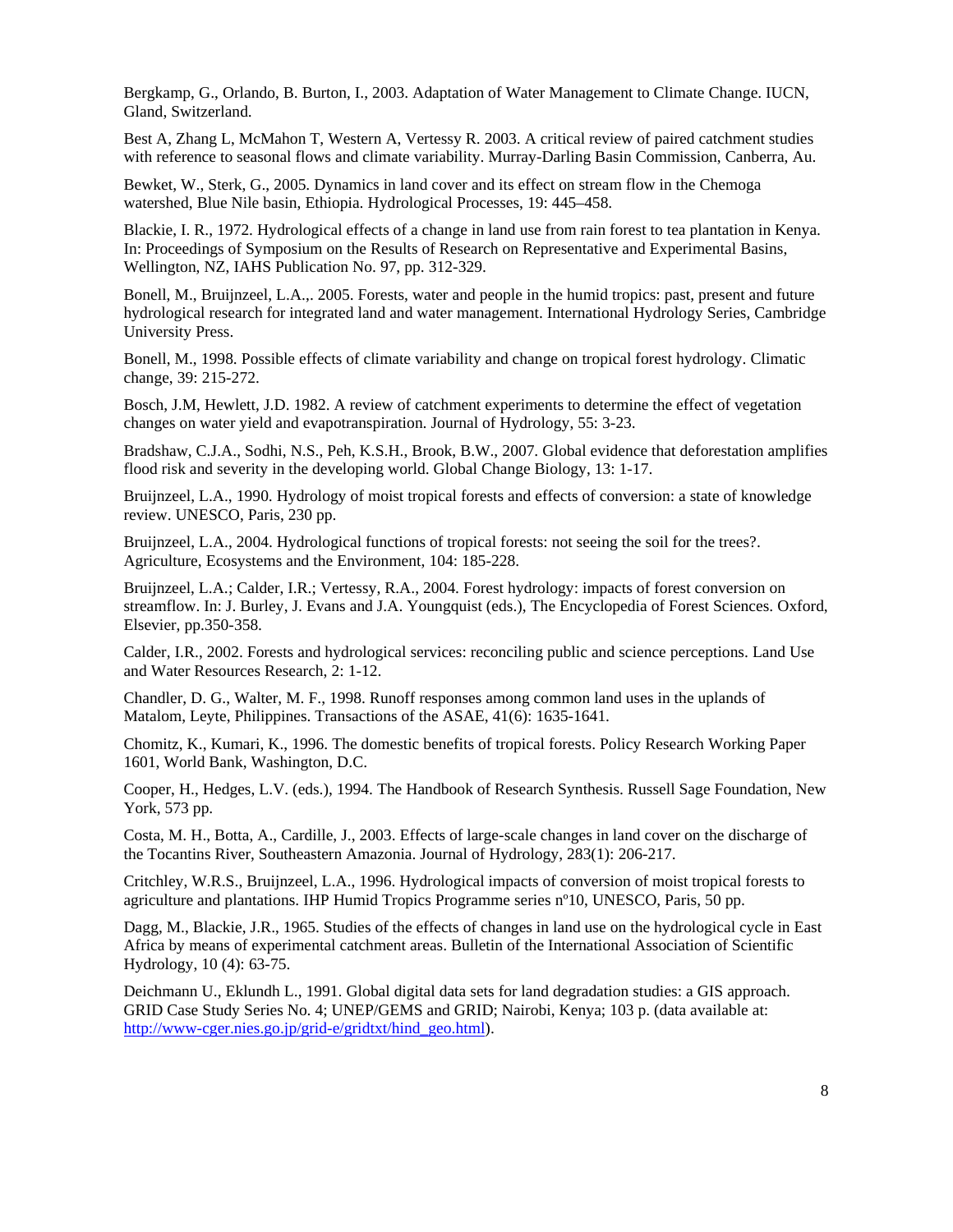Dudley N., Stolton S., 2003. Running pure: the importance of forest protected areas for drinking water. World Bank, Washington D.C., 114p.

FAO, 2004. Payment schemes for environmental services in watersheds: regional forum, 9-12 June 2003, Arequipa, Peru. Land and Water Discussion Paper nº3, FAO, Roma, 88 pp.

FAO, 2007. Forest valuation database. Developed under the EC-FAO Partnership Programme on Data Collection and Analysis. FAO, Roma accessed on 19 April 2007 www.fao.org/forestry/valuation

FAO, CIFOR, 2005. Forests and floods: Drowning in fiction or thriving on facts? Forest Perspectives Series nº2, CIFOR, Bogor, Indonesia, 40 pp.

Farley, KA, Jobbagy, EG, Jackson, RB., 2005. Effects of afforestation on water yield: a global synthesis with implications for policy. Global Change Biology, 11: 1565-1576.

Fernandez-Duque, E., Valeggia, C., 1994. Meta-analysis: a valuable tool in conservation research. Conservation Biology, 8(2): 555-561.

Fritsch, J.M., 1983. Modifications des écoulements après défrichement et aménagements agro-forestiers de bassins versants expérimentaux en Guyane française. In: Le Projet ECEREX (Guyane) : analyse de l'écosystème forestier tropical humide et des modifications apportées par l'homme. Journées de Cayenne, Cayenne (GF), ORSTOM, Paris, p.260-304.

Fritsch, J.M., 1992. Les effets du défrichement de la forêt amazonienne et de la mise en culture sur l'hydrologie des petits vassins versants. ORSTOM éditions, Paris, 392 pp.

Fujieda, M.; Kudoh, T.; deCicco, V.; Calvarcho, J.L. 1997. Hydrological processes at two subtropical forest catchments: the Serra do Mar, Sao Paulo, Brazil. Journal of Hydrology, 196: 26-46.

Goujon, P., Bailly, C., de Vergnette, J., Roche, P., 1968. Essai de mise en valeur agricole par aménagement rationnel des bassins versants : le périmètre de Manankazo sur les hauts plateaux malgaches. Bois et Forêts des Tropiques, 121: 19-34.

Guillemette, F, Plamondon, AP, Prevost, M, Levesque, D., 2005. Rainfall generated stormflow response to clearcutting a boreal forest : peakflow comparison with 50 world-wide basin studies. Journal of Hydrology, 302: 137-153.

Guo, Z., Xiao, X., Li, D., 2000. An assessment of ecosystem services: water flow regulation and hydroelectric power production. Ecological Applications, 10 (3): 925-936.

Gurevitch, J., Curtis, P.S., Jones, M.H., 2001. Meta-analysis in Ecology. Advances in Ecological Research, 32: 199-247.

Hulme P. 2005. Adapting to climate change: is there scope for ecological management in the face of a global threat? Journal of Applied Ecology, 42: 784-794.

Ilstedt, U., Malmer, A., Verbeeten, E., Murdiyarso, D., 2007. The effect of afforestation on water infiltration in the tropics: A systematic review and meta-analysis. Forest Ecology and Management, 251(1-2): 45-51.

Kaimowitz, D., 2005. Useful Myths and Intractable Truths: the Politics of the Link Between Forests and Water in Central America. In: M. Bonell and L. A. Bruijnzeel (eds.), Forests, Water and People in the Humid Tropics: Past, present and future hydrological research for integrated land and water management. Cambridge University Press, pp.86-98.

Kosoy, N., Martinez-Tuna, M., Muradian, R., Martinez-Alier, J., 2007. Payments for environmental services in watersheds: Insights from a comparative study of three cases in Central America. Ecological Economics, 61(2-3), 446-455.

Kremen, C., Ostfeld, R.S., 2005. A call to ecologists: measuring, analyzing, and managing ecosystem services. Front Ecol Environ, 3(10): 540-548.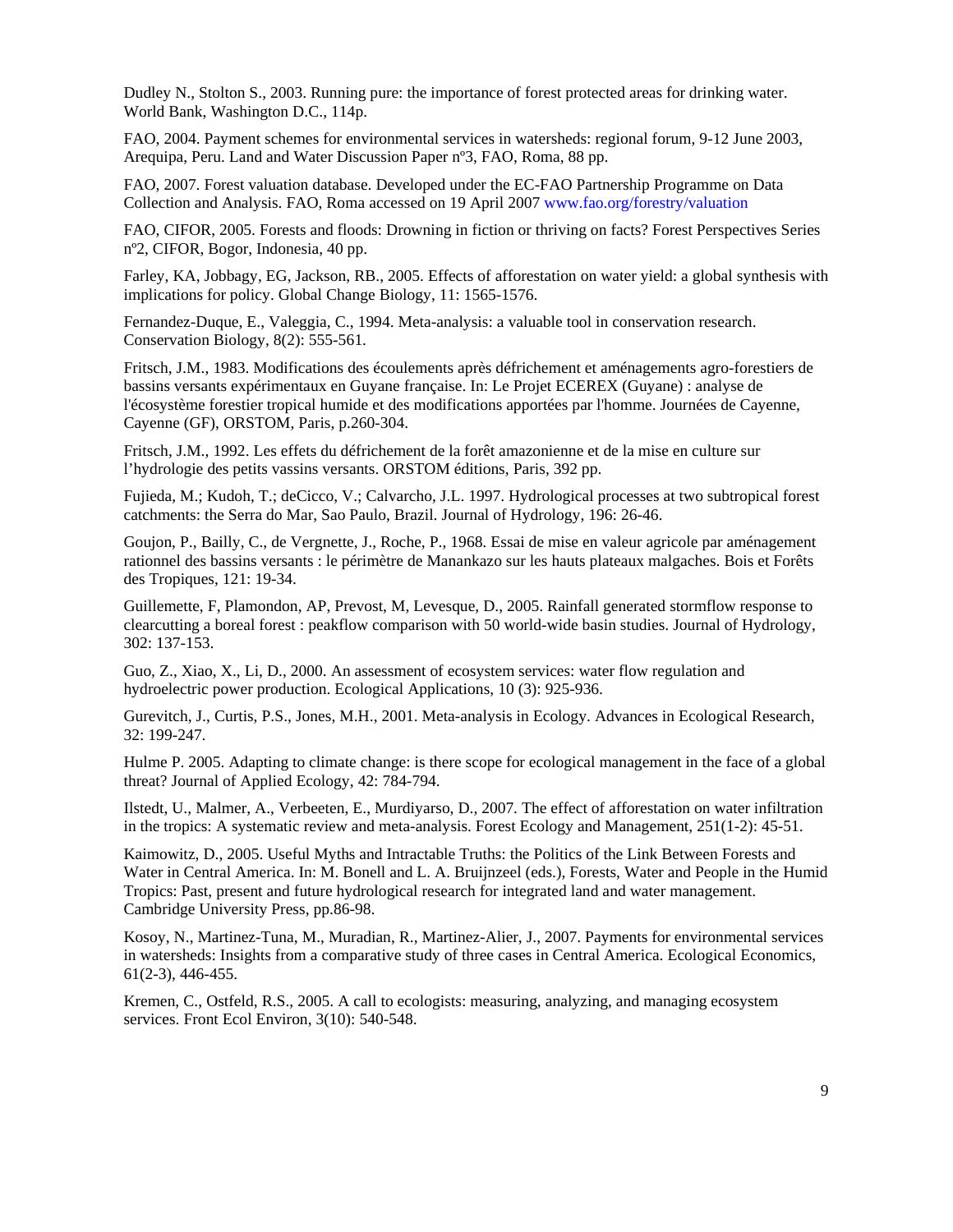Lal, R., 1997. Deforestation effects on soil degradation and rehabilitation in western Nigeria. IV. Hydrology and water quality. Land Degradation and Development, 8(2): 95-126.

Mathur, H.N., Babu, R., Joshie, P. and Singh, B., 1976. Effect of Clearfelling and Reforestation on Runoff and Peak Rates in Small Watersheds. Indian Forester, 102(4):219-26

Millennium Ecosystem Assessment, 2005. Ecosystems and Human Well-being: Synthesis. Island Press, Washington, DC., 137pp.

Miranda, M., Dieperink, C., Glasbergen, P., 2007. Voluntary agreements in watershed protection experiences from Costa Rica. Environment, Development and Sustainability, 9(1): 1-19.

Mungai, D.N., Ong, C.K., Kiteme, B., Elkaduwa, W., Sakthivadivel, R., 2004. Lessons from two long-term hydrological studies in Kenya and Sri Lanka. Agriculture, Ecosystems and Environment, 104(1): 135-143.

Mwendera, E. J., 1994. Effect on the water yield of the Luchelemu catchment in Malawi of replacing indigenous grasses with timber plantations. Forest Ecology and Management, 65(2-3): 75-80.

Oki, T., Kanae, S., 2006. Global hydrological cycles and world water resources. Science, 313: 1068-1072.

Pagiola, S., 2008. Payments for environmental services in Costa Rica. Ecological Economics 65, 713–725.

Pattanayak, SK., 2004. Valuing watershed services: concepts and empirics from Southeast Asia. Agriculture, Ecosystems and Environment, 104: 171-184.

Raghunath, B., Das, D. C., Thomas., P. K., 1970. Some results of investigations on hydrology of the subwatersheds in the Nilgiris (India). In: Proceedings of Symposium on the Results of Research on Representative and Experimental Basins, Wellington, NZ., IAHS Publication nº96, pp. 416-440.

Sahin, V., Hall, M.J., 1996. The effects of afforestation and deforestation on water yields. Journal of hydrology, 178: 293-309.

Samraj, P., Sharda, V.N., Chinnamani, S., Lakshmanan, V., Haldorai, B., 1988. Hydrological behaviour of the Nilgiri sub-watersheds as affected by bluegum plantations, Part I. The annual water balance. Journal of Hydrology, 103(3-4): 335-345.

Scott, D.F., Bruijnzeel, L.A., Mackensen, J., 2005. The hydrological and soil impacts of forestation in the tropics. In: M. Bonell and L. A. Bruijnzeel (eds.), Forests, Water and People in the Humid Tropics: Past, present and future hydrological research for integrated land and water management. Cambridge University Press, pp. 622-651.

Scott, D.F.; Bruijnzeel, L.A.; Vertessy, R.A.; Calder, I.R. 2004. Forest hydrology: impacts of forest plantations on streamflow. In: J. Burley, J. Evans and J.A. Youngquist (eds.), The Encyclopedia of Forest Sciences. Oxford, Elsevier, pp.367-377.

Shadish, W.R., Haddock, C.K., 1994. Combining estimates of effect size. In: H. Cooper, L.V. Hedges (eds.). The Handbook of Research Synthesis. Russell Sage Foundation, New York, pp.261-281.

Sharda, V. N., Samraj, P., Samra, J.S., Lakshmanan, V., 1988. Hydrological behaviour of the Nilgiri subwatersheds as affected by blue gum plantations, Part II. Monthly water balances at different rainfall and runoff probabilities. Journal of Hydrology, 103(3-4): 347-355.

Sikka, A. K., Samra, J. S., 2003. Low flow and high flow responses to converting natural grassland into bluegum (Eucalyptus globulus) in Nilgiris watersheds of South India. Journal of Hydrology, 270(1-2): 12-26.

Smakhtin V.U., 2001. Low flow hydrology: a review. Journal of Hydrology 240: 147-186.

Susswein, P.M., van Noordwijk, M., Verbist, B.., 2001. Forest watershed functions and tropical land use change. Towards integrated natural resource management in forest margins of the humid tropics: local action and global concerns. ASB Lecture Note 7. International Centre for Research for Agroforestry, Bogor, Indonesia, 38pp.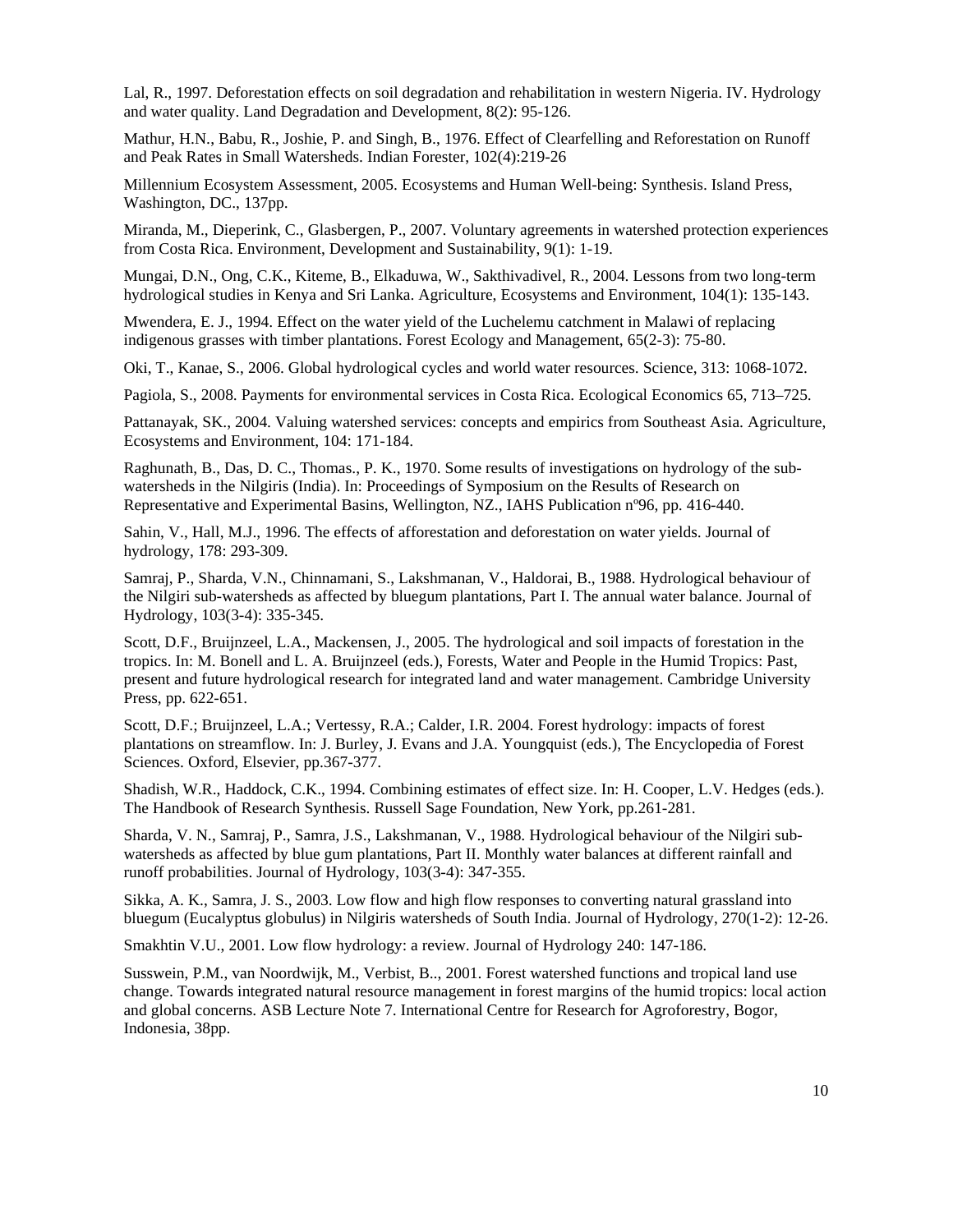Tognetti, S.S., Mendoza, G, Aylward, B., Southgate, D., Garcia, L., 2004. A knowledge and assessment guide to support the development of payment arrangements for watershed ecosystem services. Working Paper. Environment Department, World Bank, Washington, DC.

UNESCO, WMO, 1992. International glossary of hydrology. Paris, United Nations Educational Scientific and Cultural Organization ; Geneva, World Meteorological Organization, 1992.

van Noordwijk, M., Poulsen, J.G., Ericksen, P.J.., 2004. Quantifying off-site effects of land-use change: filters, flows and fallacies. Agriculture, Ecosystems and Environment, 104: 19-34.

Vanclay, J.K., 2009. Managing water use from forest plantations. Forest Ecology and Management 257: 385–389.

Vertessy, R.A., Watson, F.G.R., O'Sullivan, S.K., 2001. Factors determining relations between stand age and catchment water balance in mountain ash forests. Forest Ecology and Management, 143: 13-26.

Waage, S., Bracer, C., Inbar, M., 2008. Payments for Ecosystem Services: Getting started. Forest Trends, the Katoomba Group, UNEP, Washington DC.

Wilk, J., Andersson, L., Plermkamon, V., 2001. Hydrological impacts of forest conversion to agriculture in a large river basin in northeast Thailand. Hydrological Processes, 15(14): 2729-2748.

Wunder, S., 2005. Payments for environmental services: some nuts and bolts. Occasional Paper 42, CIFOR, Bogor, Indonesia, 32 pp.

Wunder, S., Albán, M., 2008. Decentralized payments for environmental services: The cases of Pimampiro and PROFAFOR in Ecuador. Ecological Economics, 65: 685-698.

Wunder, S., Engel S., Pagiola S., 2008. Taking stock: A comparative analysis of payments for environmental services programs in developed and developing countries. Ecological Economics 65: 834-852.

Zhou, G.Y., Morris, J.D., Yan, J.H., Yu, Z.Y., Peng, S.L., 2002. Hydrological impacts of reafforestation with eucalypts and indigenous species: a case study in southern China. Forest Ecology and Management, 167(1): 209-222.

#### **Tables and Figure**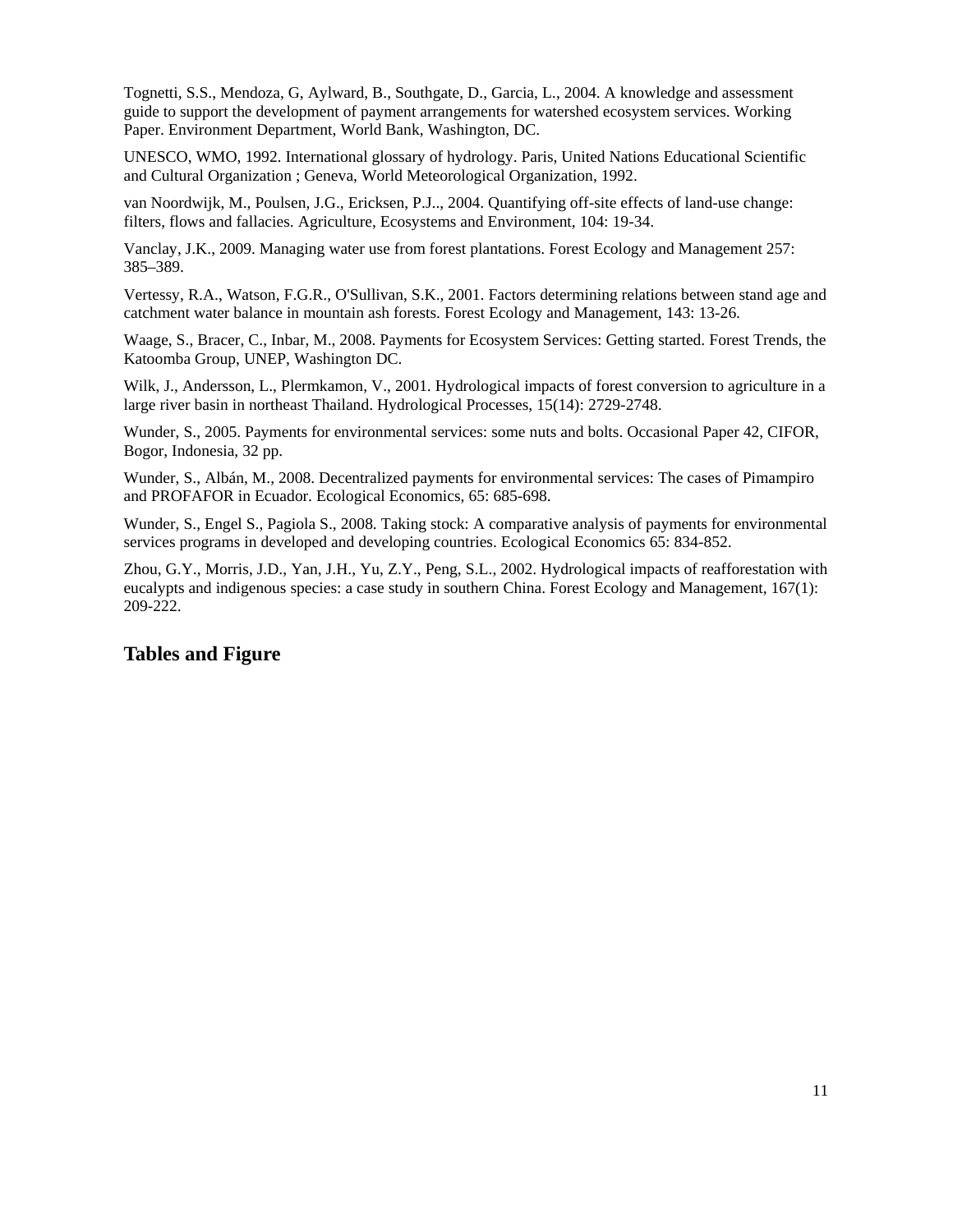| First<br>author and<br>year                         | Country                   | Humidity<br>class $(2)$ | Watershed<br>area $(3)$ | Forest<br>cover<br>difference<br>(4) | Years $(5)$               | Description (6)                                                                                              |
|-----------------------------------------------------|---------------------------|-------------------------|-------------------------|--------------------------------------|---------------------------|--------------------------------------------------------------------------------------------------------------|
| <b>Bailly</b>                                       | Mada-                     | HU                      | $\mathbf S$             | Hi                                   | 64-71                     | NF Syn (4 w. forest, 2 w. agriculture/fallow)                                                                |
| 1974p(1)<br>Bailly<br>1974m                         | gascar<br>Mada-<br>gascar | HU                      | S                       | Hi                                   | 62-72                     | PF Syn (1 w. Eucalyptus, 2 w. agriculture/fallow)<br>PF Syn (1 w. Eucalyptus, 2 w. grassland)                |
| Bewket<br>2005                                      | Ethiopia                  | HU                      | L                       | Lo                                   | 60-64 and<br>80-84        | NF Dia (1 w. less forested in 1960 than in 1982).                                                            |
| Blackie<br>1972                                     | Kenya                     | HU-DR                   | L                       | Hi                                   | 61-68                     | NF Syn (1 w. forest, 1 w. partially agriculture)                                                             |
| Chandler<br>1998                                    | The<br>Phili-<br>ppines   | HU                      | ${\bf S}$               | Hi                                   | 95-96                     | NF Syn (1 w. forest, 2 w. grasslands)                                                                        |
| Costa<br>2003                                       | <b>Brazil</b>             | HU                      | L                       | Lo                                   | 49-68 and<br>79-98        | NF Dia $(1 \text{ w}$ . less forested in 49-68 than in 79-98).                                               |
| Dagg<br>1965                                        | Tanzania                  | HU                      | $\mathbf S$             | Hi                                   | 57-63                     | $NF$ Syn $(1 w.$ forest, $1 w.$ agriculture)                                                                 |
| Fritsch<br>1983                                     | French<br>Guyana          | HU                      | $\mathbf S$             | Hi                                   | 77-81                     | NF Syn (2 w. forest, 6 w. deforested/pasture)                                                                |
| Fritsch<br>1992                                     | French<br>Guyana          | HU                      | S                       | Hi                                   | 77-87                     | NF Syn (2 w. forest, 2 w. pasture/slash-and-burn)<br>PF Dia (2 w. before and after reforestation)            |
| Goujon<br>1968                                      | Mada-<br>gascar           | HU                      | $\mathbf S$             | Hi                                   | 62-66                     | PF Syn (1 w. Pinus, 1 w. grassland)                                                                          |
| Lal 1997                                            | Nigeria                   | HU-DR                   | S                       | Hi                                   | 74-75 and<br>79-84        | NF Dia (1 w. deforested in 1979)                                                                             |
| Mathur<br>1976                                      | India                     | DR                      | $\mathbf S$             | Hi                                   | 61-67 and<br>69-73        | PF Syn (after 1969 1 w. Eucalyptus, 1 w. shrub)<br>PF Dia (1 w. under shrub before 1968, then<br>Eucalyptus) |
| Mungai<br>2004                                      | Sri<br>Lanka              | HU                      | L                       | Lo                                   | $51-61, 67-$<br>77, 78-88 | NF Dia (1 w. under deforestation)                                                                            |
| Mwendera<br>1994                                    | Malawi                    | HU                      | L                       | Hi                                   | $61-65, 70-$<br>78        | PF Dia (1 w. under forestation with Pinus and<br>Eucalyptus)                                                 |
| Raghunath<br>1970                                   | India                     | HU                      | L                       | Hi                                   | Various<br>periods        | NF Syn (9 w. mainly under agriculture or pasture, 3<br>w. mainly under forest)                               |
| Samraj<br>1988;<br>Sharda<br>1998;<br>Sikka<br>2003 | India                     | HU                      | $\mathbf S$             | Hi                                   | 68-71, 73-<br>81, 82-91   | PF Syn (after 1972 1 w. Eucalyptus, 1 w. shrub)<br>PF Dia (1 w. under shrub before 1972, then<br>Eucalyptus) |
| <b>Wilk 2001</b>                                    | Thailand                  | HU                      | L                       | Hi                                   | 57-64, 87-<br>94          | NF Dia (1 w. with decreasing forest cover)                                                                   |
| Zhou<br>2002                                        | China                     | HU                      | S                       | Hi                                   | 81-90                     | PF Syn (1 w. Eucalyptus, 1 w. bare soil)                                                                     |

(1) Two studies are reported in the same reference (Bailly et al., 1974), one in Périnet (1974p) and another in Manankazo (1974m).

(2) HU=humid area, HU-DR= humid area near the transition between humid and dry (less than 50km), DR=dry area. Humidity index taken from Deichmann and Eklundh (1991).

(3) S=Small (< 1 km<sup>2</sup>), L=Large (> 1 km<sup>2</sup>).

(4) Lo: forest cover differs by less than 50% of the watershed area between the compared watersheds, Hi: more than 50%.

(5) Period(s) of time selected for our analysis.

(6) NF: comparisons between natural forests and non-forest land uses, PF: comparison between planted forests and non-forest land uses. Syn: synchronic comparisons. Dia: diachronic comparisons. In parenthesis: description of watershed land cover ("w." = watershed).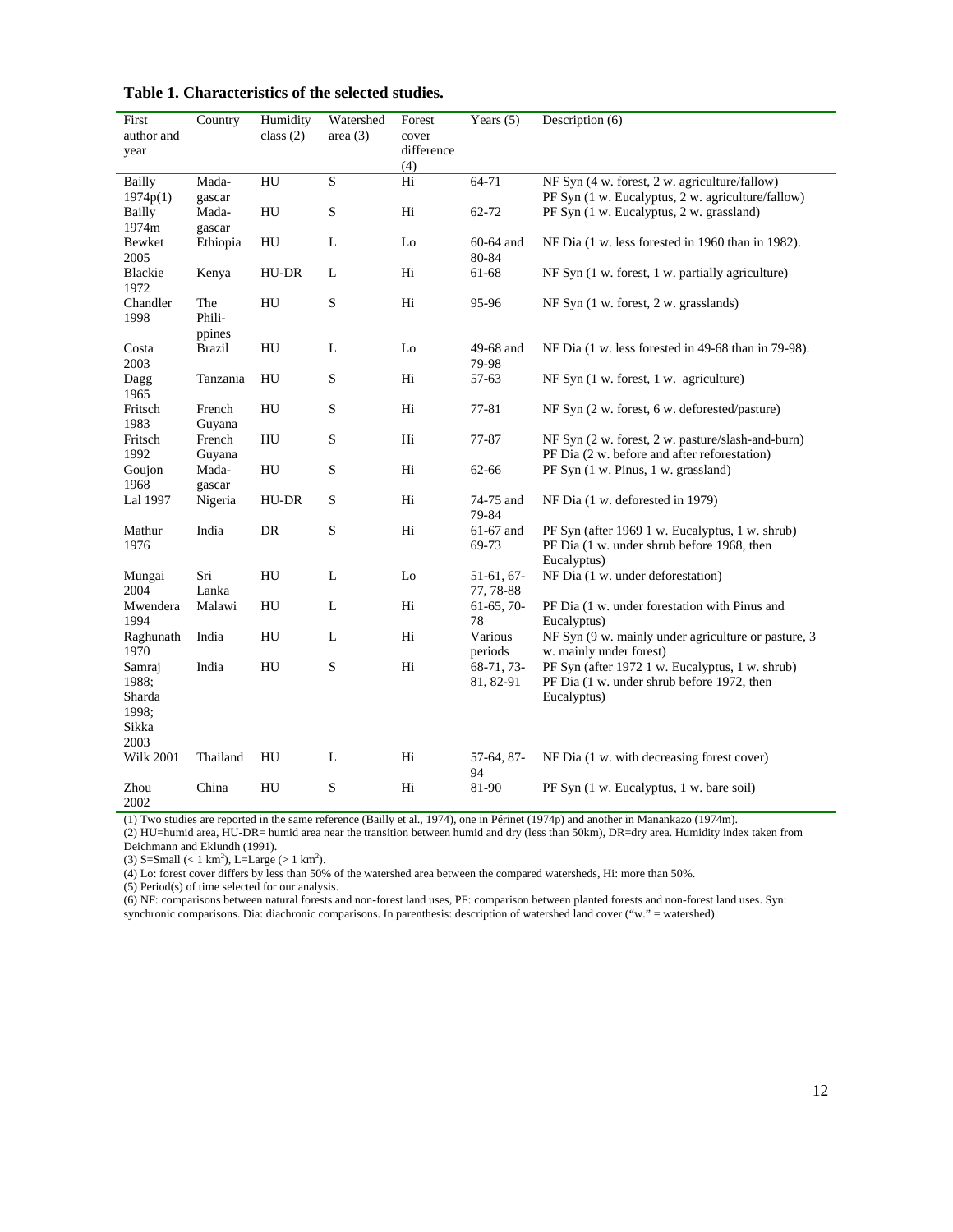#### **Table 2. Results of the meta-analyses.**

| Results of the meta-<br>analysis with all data                                                                                                                                           | Selected studies (i)                                                          | Number of comparisons<br>and characteristics of the<br>compared watersheds (ii) | Other significant results of the<br>meta-analyses with data subsets<br>(ii)                    |  |  |  |  |  |  |
|------------------------------------------------------------------------------------------------------------------------------------------------------------------------------------------|-------------------------------------------------------------------------------|---------------------------------------------------------------------------------|------------------------------------------------------------------------------------------------|--|--|--|--|--|--|
| Differences in flows between natural forests vs. non-forest land uses<br>(Studies available only for lowland forests. No studies on cloud forests).                                      |                                                                               |                                                                                 |                                                                                                |  |  |  |  |  |  |
| Total flow: No significant<br>difference                                                                                                                                                 | 11 (Bai74p Bew05 Bla72<br>Cha98 Cos03 Dag65 Fri83<br>Lal97 Mun04 Rag70 Wil01) | 15 (6 small w, 9 large<br>w, 3 dry, 12 humid, 11<br>high diff., 4 low diff)     | With small w. or high diff.: Less<br>total flow in natural forest than<br>non-forest land uses |  |  |  |  |  |  |
| Base flow: No significant<br>difference                                                                                                                                                  | 4 (Bai74p Bew05 Mun04<br>W <sub>i</sub> 101                                   | 8 (1 small w, 7 large w,<br>8 humid, 2 high diff., 6<br>low diff.)              | In large w.: More base flow in<br>natural forest than non-forest land<br>uses                  |  |  |  |  |  |  |
| Storm flow: No significant<br>difference                                                                                                                                                 | 8 (Bai74p Bew05 Cha98<br>Cos03 Fri92 Mun04 Rag70<br>Wil01)                    | 16 (6 small w, 10 large<br>w, 16 humid, 9 high<br>$diff., 7$ low diff.)         | None                                                                                           |  |  |  |  |  |  |
| Differences in flows between planted forests vs. non-forest cover<br>(Studies available only about Eucalyptus and Pinus plantations. No studies on other species, incl. native species). |                                                                               |                                                                                 |                                                                                                |  |  |  |  |  |  |
| Total flow: Less total flow<br>in planted forest than non-<br>forest land uses                                                                                                           | 7 (Bai74m Bai74p Gou68<br>Mat76 Sam88 Sha98 Zho02)                            | 11 (11 small w, 1 dry,<br>10 humid, 11 high<br>diff.)                           | With small w., humid or high diff.:<br>Same result                                             |  |  |  |  |  |  |
| Base flow: Less base flow<br>in planted forest than non-<br>forest land uses                                                                                                             | 5 (Bai74p Mwe94 Sam88<br>Sha98 Sik03)                                         | 8 (7 small w, 1 large w,<br>8 humid, 8 high forest<br>diff.)                    | With small w., humid or high diff.:<br>Same result                                             |  |  |  |  |  |  |
| Storm flow: No significant<br>difference                                                                                                                                                 | 5 (Bai74p Gou68 Mwe94<br>Sam88 Sha98)                                         | 5 (4 small w, 1 large w,<br>5 humid, 5 high diff.)                              | None                                                                                           |  |  |  |  |  |  |

(i) Number of studies and references in parenthesis (references are given with the first three letters of the first author's name and the 2-digit year).

(ii) "small w." = watershed smaller than 1 km<sup>2</sup>, "large w." = watershed larger than 1 km<sup>2</sup>, "humid" = humid according to Table 1 definition, "dry" = dry or transition from humid to dry, "low diff."= forest cover differs by less than 50% of the watershed area between the compared watersheds, "high diff."= more than 50%.